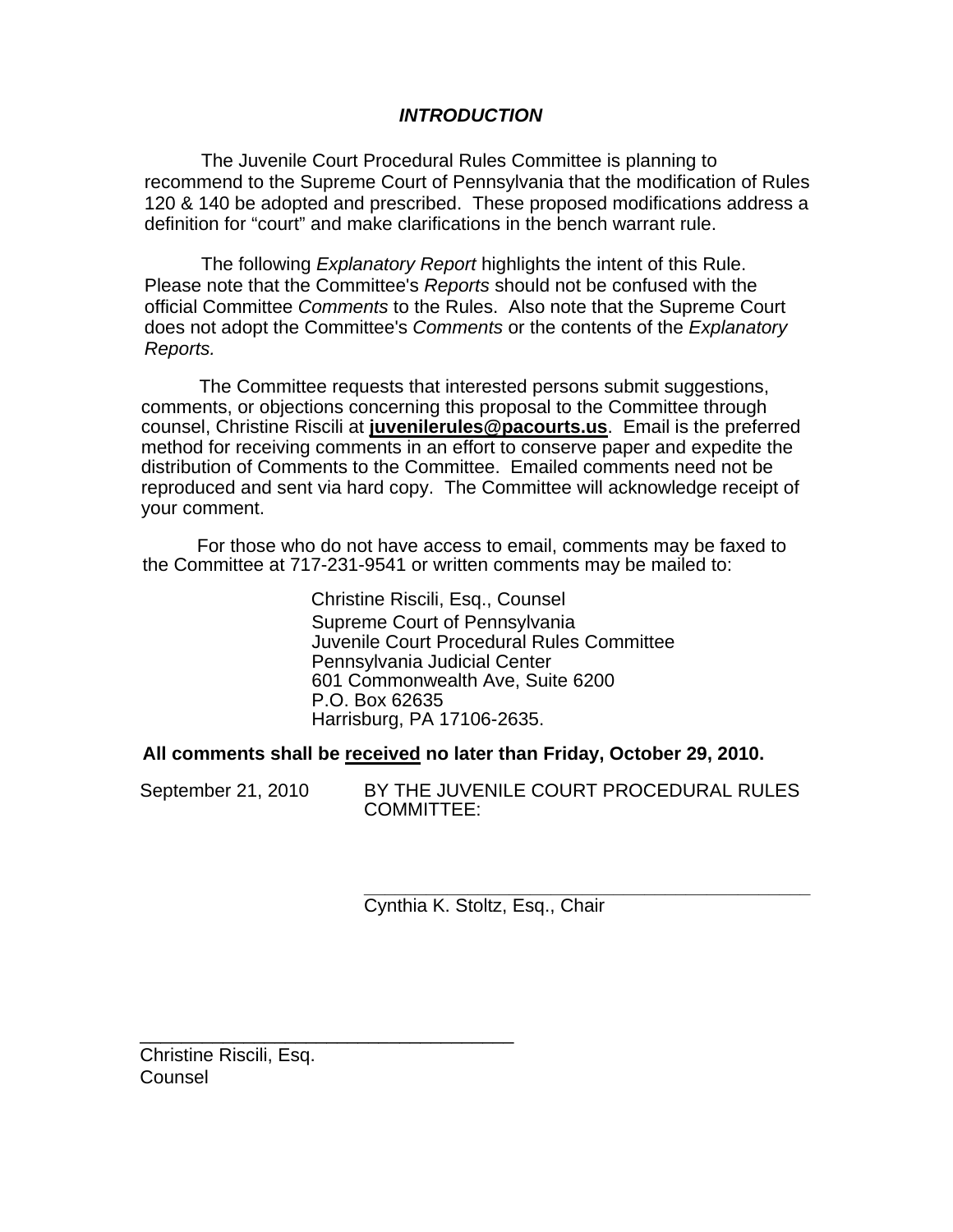# **EXPLANATORY REPORT**

## **Rule 120 - Definitions**

The Committee wanted to clarify that when it uses the term "court" throughout the Rules, it is referring to the Court of Common Pleas. The term includes Senior Judges when they are properly commissioned. It does NOT include magisterial district judges.

## **Rule 140 - Bench Warrants for Failure to Appear at Hearings**

The term "master" was added in several places in this Rule to allow masters to hear cases if the President Judge of each judicial district has designated the master to hear bench warrant cases in their jurisdiction. *See*  paragraphs  $(C)(2)(a)$  and  $(D)(2)(a)$ .

The Committee is proposing that masters should be able to preside at detention hearings on bench warrants. The judge or master determines whether: 1) the juvenile willfully failed to attend the hearing for which the bench warrant was issued; and 2) the juvenile should continue to be detained until further court proceedings.

Only a judge has the authority to issue a bench warrant. However, once the juvenile is detained, the master may conduct the detention hearing when so designated by the President Judge.

Also, several provisions were added to the *Comment* to explain the intent of the Rule. This Rule was designed to not only allow a judge to issue a bench warrant to detain a juvenile or witness until a hearing was rescheduled, but to also allow the judge to postpone the hearing until later in the same day while a police officer, sheriff, or probation officer retrieves the juvenile or witness and brings the juvenile or witness to court for the hearing.

This provision is helpful if everyone is present and ready to testify except the juvenile or the witness. The police officer, sheriff, or probation officer can retrieve the juvenile or witness and bring them to court to begin the proceedings. This is the current practice in some counties and is helpful in alleviating the continuances of proceedings.

In addition, the Committee would like to stress that juveniles and witnesses must be brought to court without unnecessary delay and the warrants must specifically authorize detention. Witnesses are to appear before a judge or master within twenty-four hours; whereas, the juvenile must appear within seventy-two hours. This time difference distinguishes witnesses from juveniles.

Witnesses should be treated with higher priority and should be released unless the judge or master finds that the witness willfully failed to appear or needs protective custody. Even if the judge or master finds that the witness willfully failed to appear, a witness may be released in the court's discretion.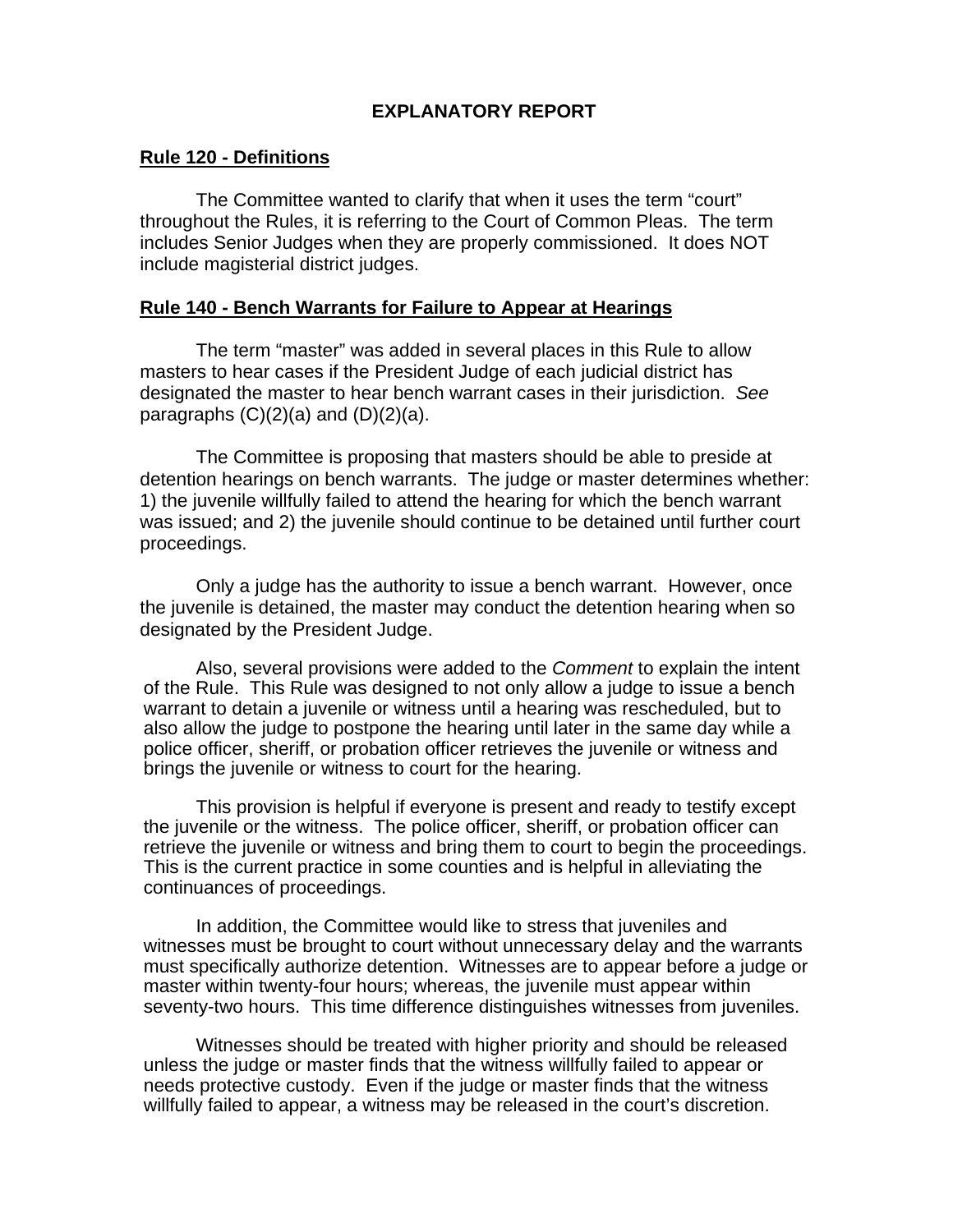\* \* \*

## **JUDGE is a judge of the Court of Common Pleas.**

\* \* \*

### **COMMENT**

\* \* \*

The term "disposition" includes all final determinations made by the court. A disposition includes a response to an adjudication of delinquency, such as sending the juvenile to a placement facility or placing the juvenile on probation. It also includes other types of final determinations made by the court. Other final determinations include a finding that the juvenile did not commit a delinquent act pursuant to Rule 408(B), a finding that the juvenile is not in need of treatment, rehabilitation, or supervision pursuant to Rule 409(A)(1), dismissing the case "with prejudice" prior to an adjudicatory hearing, or any other final action by the court that closes or terminates the case.

**The term "judge" is a judge of the Court of Common Pleas, including senior judges when they are properly commissioned. It does not include magisterial district judges. Magisterial district judges; however, are included within the definition of "court" when they have the power to issue** *arrest warrants* **pursuant to Rule 210. Arrest warrants are distinguished from Bench Warrants pursuant to Rules 140 & 141. Only judges of the Court of Common Pleas may issue bench warrants if the juvenile: 1) fails to appear at a hearing; or 2) absconds from the court's supervision.** 

The "official court record" is to contain all court orders, court notices, docket entries, filed documents, evidence admitted into the record, and other court designated documents in each juvenile case. The court may also designate any document to be a part of the record. It does not include items contained in juvenile probation's reports and files unless they are made a part of the official record by being filed with the clerk of courts.

\* \* \*

*Official Note:* Rule 120 adopted April 1, 2005, effective October 1, 2005. Amended December 30, 2005, effective immediately. Amended March 23, 2007, effective August 1, 2007. Amended February 26, 2008, effective June 1, 2008. Amended July 28, 2009, effective immediately. Amended December 24, 2009, effective immediately.

#### *Committee Explanatory Reports:*

Final Report explaining the amendments to Rule 120 published with the Court's Order at 36 Pa.B. 186 (January 14, 2006). Final Report explaining the amendments to Rule 120 published with the Court's Order at 37 Pa.B. 1483 (April 7, 2007). Final Report explaining the amendments to Rule 120 published with the Court's Order at 38 Pa.B. 1142 (March 8, 2008). Final Report explaining the amendment to Rule 120 published with the Court's Order at 39 Pa.B. 4743 (August 8, 2009). Final Report explaining the amendments to Rule 120 published with the Court's Order at 40 Pa.B. 222 (January 9, 2010).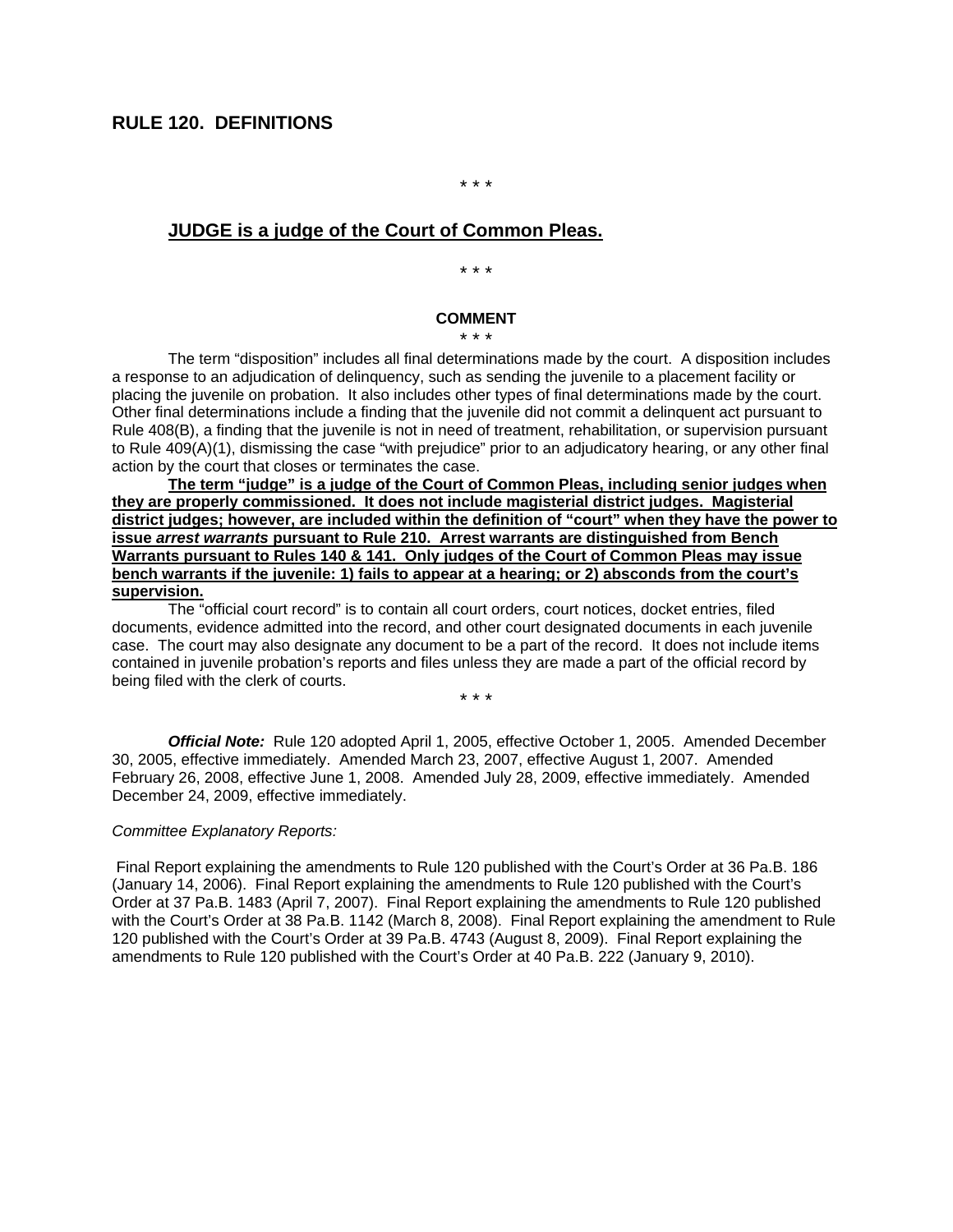# **RULE 140 . BENCH WARRANTS FOR FAILURE TO APPEAR AT HEARINGS**

# A. **Issuance of warrant.**

- 1) Before a bench warrant may be issued by a judge, the judge shall find that the subpoenaed or summoned person received sufficient notice of the hearing and failed to appear.
- 2) For the purpose of a bench warrant, a judge may not find notice solely based on first-class mail service.
- B. **Entry of warrant information.** Upon being notified by the court, the juvenile probation officer or other court designee shall enter or request that a law enforcement officer enter the bench warrant in all appropriate registries.

## C. **Juvenile.**

- 1) *Where to take the juvenile.* 
	- a) When a juvenile is taken into custody pursuant to a bench warrant, the juvenile shall be taken without unnecessary delay to the judge who issued the warrant or a judge **or master** designated by the President Judge to hear bench warrants.
	- b) If the juvenile is not brought before a judge **or master**, the juvenile shall be released unless:
		- i) the warrant specifically orders detention of the juvenile; or
		- ii) there are circumstances learned at the time of the surrender or apprehension that warrant detention of the juvenile.
	- c) If a juvenile is detained, the juvenile shall be detained in a detention facility or other facility designated in the bench warrant by the judge pending a hearing.
- 2) *Prompt hearing.* 
	- a) If a juvenile is detained **[pursuant to a specific order in the bench warrant]**, the juvenile shall be brought before the judge who issued the warrant, a judge **or master** designated by the President Judge to hear bench warrants, or an out-of-county judge pursuant to paragraph (C)(4) within seventy-two hours.
	- b) If the juvenile is not brought before a judge **or master** within this time, the juvenile shall be released.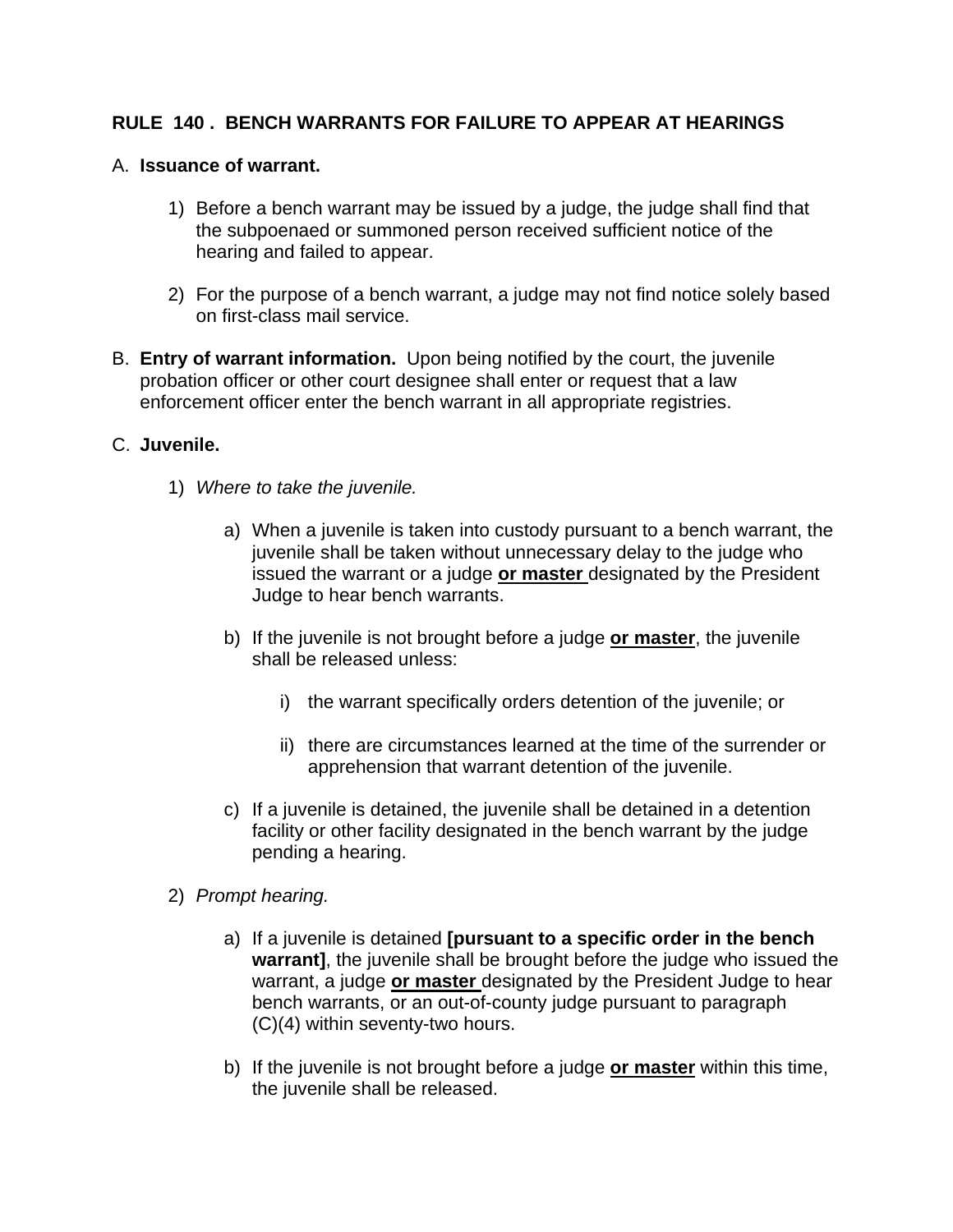- 3) *Notification of guardian.* If a juvenile is taken into custody pursuant to a bench warrant, the arresting officer shall immediately notify the juvenile's guardian of the juvenile's whereabouts and the reasons for the issuance of the bench warrant.
- 4) *Out-of-county custody.* 
	- a) If a juvenile is taken into custody pursuant to a bench warrant in a county other than the county of issuance, the county of issuance shall be notified immediately.
	- b) Arrangements to transport the juvenile shall be made immediately.
	- c) If transportation cannot be arranged immediately, then the juvenile shall be taken without unnecessary delay to a judge **or master** of the county where the juvenile is found.
	- d) The judge will identify the juvenile as the subject of the warrant, decide whether detention is warranted, and order that arrangements be made to transport the juvenile to the county of issuance.
- 5) *Time requirements.* The time requirements of Rules 240, 391, 404, 510, and 605 shall be followed.

# D. **Witnesses.**

- 1) *Where to take the witness.* 
	- a) When a witness is taken into custody pursuant to a bench warrant, the witness shall be taken without unnecessary delay to the judge who issued the warrant or a judge **or master** designated by the President Judge to hear bench warrants.
	- b) If the witness is not brought before a judge **or master**, the witness shall be released unless the warrant specifically orders detention of the witness.
	- c) A motion for detention as a witness may be filed anytime before or after the issuance of a bench warrant. The judge **or master** may order detention of the witness pending a hearing.
		- 1) *Minor.* If a detained witness is a minor, the witness shall be detained in a detention facility.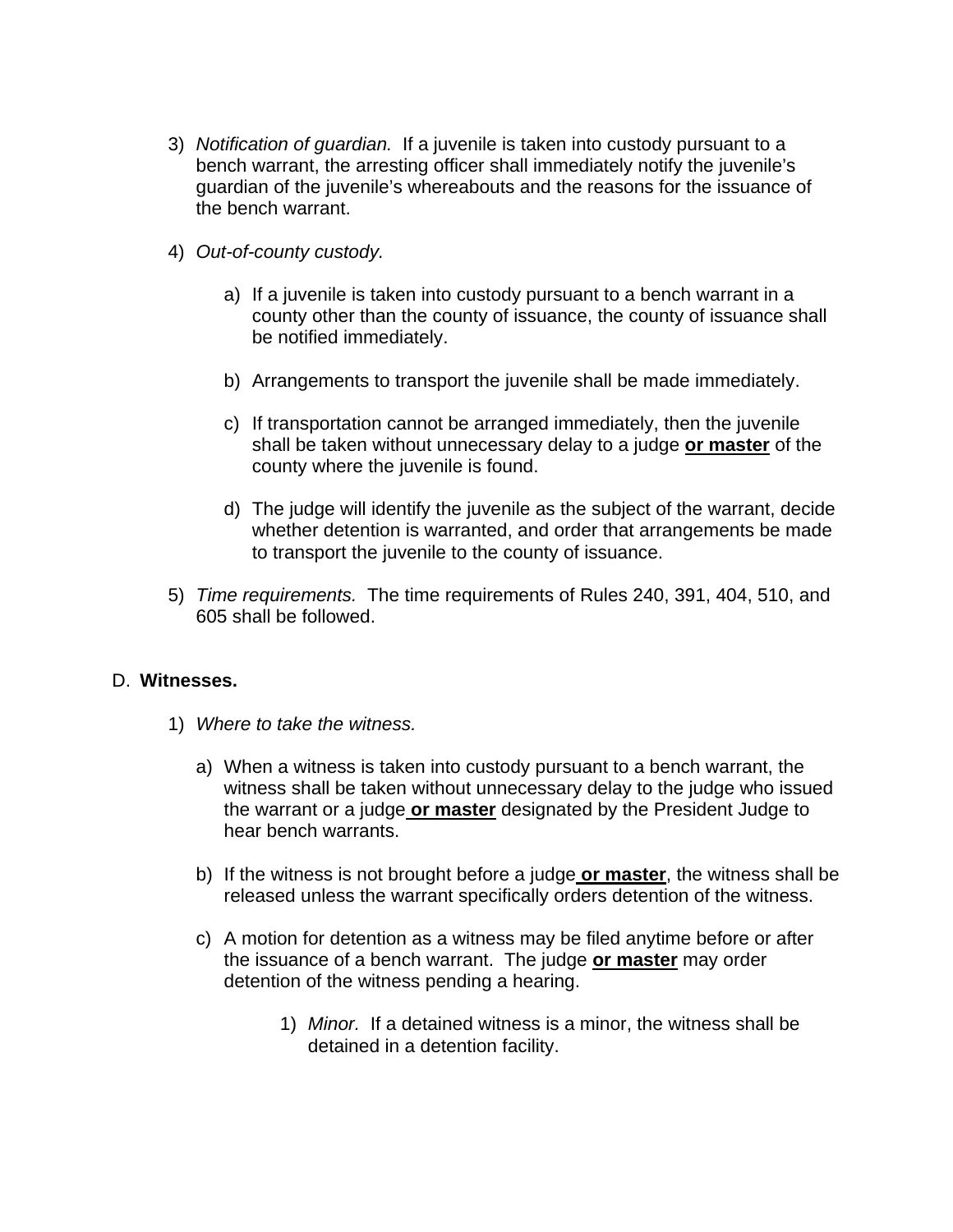- 2) *Adult.* If a detained witness is an adult, the witness shall be detained at the county jail.
- 2) *Prompt hearing.* 
	- a) If a witness is detained pursuant to paragraph (D)(1)(c) or brought back to the county of issuance pursuant to paragraph (D)(4)(f), the witness shall be brought before the judge **or master** by the next business day.
	- b) If the witness is not brought before a judge within this time, the witness shall be released.
- 3) *Notification of guardian.* If a witness who is taken into custody pursuant to a bench warrant is a minor, the arresting officer shall immediately notify the witness's guardian of the witness's whereabouts and the reasons for the issuance of the bench warrant.
- 4) *Out-of-county custody.* 
	- a) If a witness is taken into custody pursuant to a bench warrant in a county other than the county of issuance, the county of issuance shall be notified immediately.
	- b) The witness shall be taken without unnecessary delay and within the next business day to a judge **or master** of the county where the witness is found.
	- c) The judge **or master** will identify the witness as the subject of the warrant, decide whether detention as a witness is warranted, and order that arrangements be made to transport the witness to the county of issuance.
	- d) Arrangements to transport the witness shall be made immediately.
	- e) If transportation cannot be arranged immediately, the witness shall be released unless the warrant or other order of court specifically orders detention of the witness.
		- i) *Minor.* If the witness is a minor, the witness may be detained in an out-of-county detention facility.
		- ii) *Adult.* If the witness is an adult, the witness may be detained in an out-of-county jail.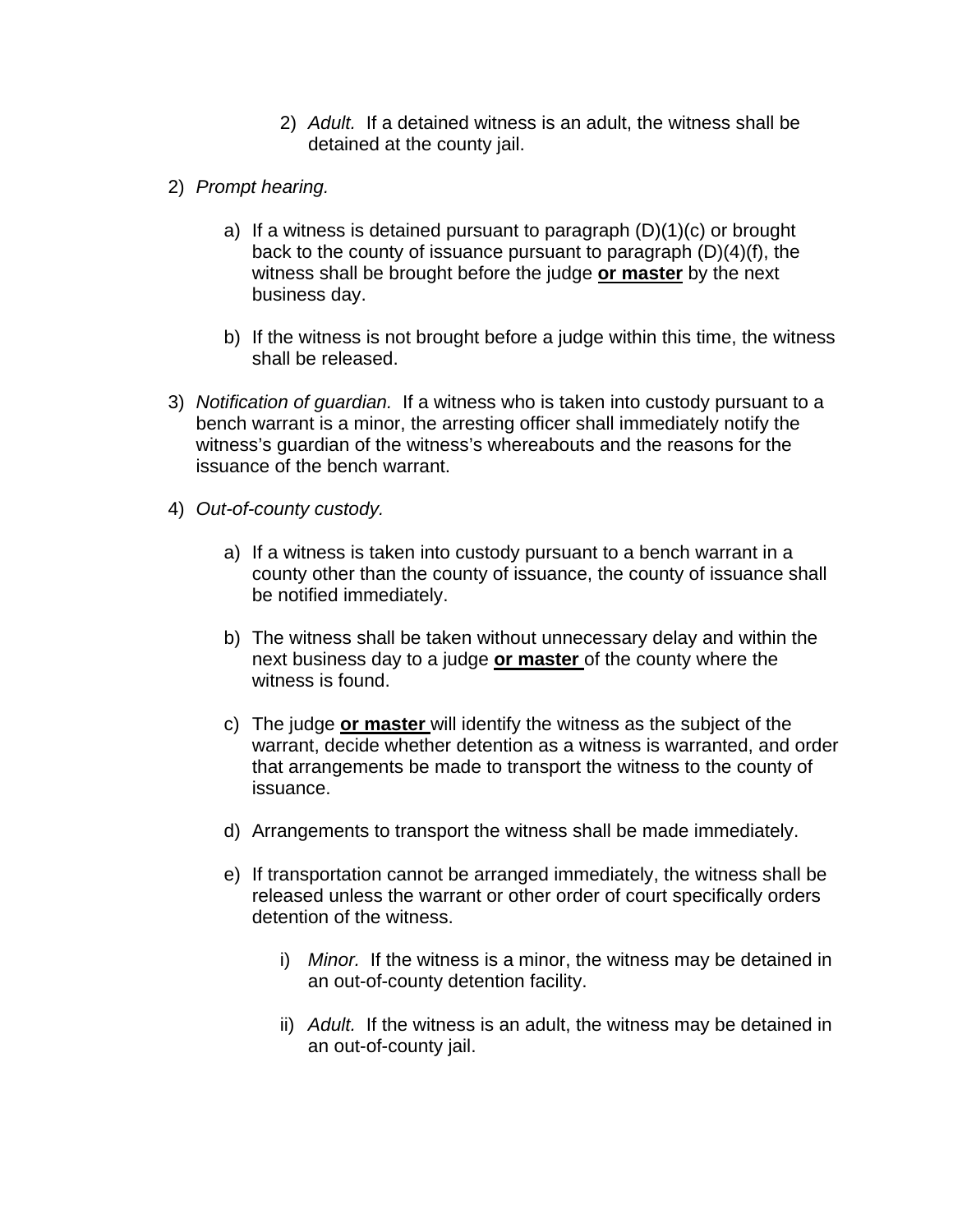- f) If detention is ordered, the witness shall be brought back to the county of issuance within seventy-two hours from the execution of the warrant.
- g) If the time requirements of this paragraph are not met, the witness shall be released.

### E. **Return & execution of the warrant for juveniles and witnesses.**

- 1) The bench warrant shall be executed without unnecessary delay.
- 2) The bench warrant shall be returned to the judge who issued the warrant or to the judge **or master** designated by the President Judge to hear bench warrants.
- 3) When the bench warrant is executed, the arresting officer shall immediately execute a return of the warrant with the judge.
- 4) Upon the return of the warrant, the judge shall vacate the bench warrant.
- 5) Once the warrant is vacated, the juvenile probation officer or other court designee shall remove or request that a law enforcement officer remove the bench warrant in all appropriate registries.

### **COMMENT**

Pursuant to paragraph (A), the judge is to ensure that the person received sufficient notice of the hearing and failed to attend. The judge may order that the person be served in-person or by certified mail, return receipt. The judge may rely on first-class mail service if additional evidence of sufficient notice is presented. For example, testimony that the person was told in person about the hearing is sufficient notice. Before issuing a bench warrant, the judge should determine if the guardian was notified.

Under Rule 800, 42 Pa.C.S. § 6335(c) was suspended only to the extent that it is inconsistent with this rule. Under paragraph (A)(1), the judge is to find a subpoenaed or summoned person failed to appear and sufficient notice was given to issue a bench warrant. The fact that the juvenile or witness may abscond or may not attend or be brought to a hearing is not sufficient evidence for a bench warrant. This rule, however, does not prohibit probation from recommending detention for a juvenile. The normal rules of procedure in these rules are to be followed if a juvenile is detained. *See* Chapter Two, Part D.

Pursuant to paragraph (C), the "juvenile" is the subject of the delinquency proceedings. When a witness is a child, the witness is referred to as a "minor." This distinction is made to differentiate between children who are alleged delinquents and children who are witnesses. *See* paragraph (C) for alleged delinquents and paragraph (D) for witnesses. *See* also Rule 120 for definition of "juvenile" and "minor."

Pursuant to paragraph (C)(1)(a), the juvenile is to be taken immediately to the judge who issued the bench warrant or a judge **or master** designated by the President Judge of that county to hear bench warrants. **This provision allows the judge the discretion to postpone a hearing until later in the same day while the police officer, sheriff, or probation officer retrieves the juvenile. The juvenile is to be brought immediately before the court for the hearing. However, p[P]**ursuant to paragraph (C)(1)(b), if a bench warrant specifically provides that the juvenile may be detained in a detention facility, **or there are circumstances learned at the time of the surrender or apprehension that warrant detention of the juvenile,** the juvenile may be detained without having to be brought before the judge until a hearing within seventy-two hours under paragraph (C)(2)(a). The juvenile is not to languish in a detention facility. Pursuant to this paragraph, if a hearing is not held promptly, the juvenile is to be released. *See* paragraph (C)(2)(b).